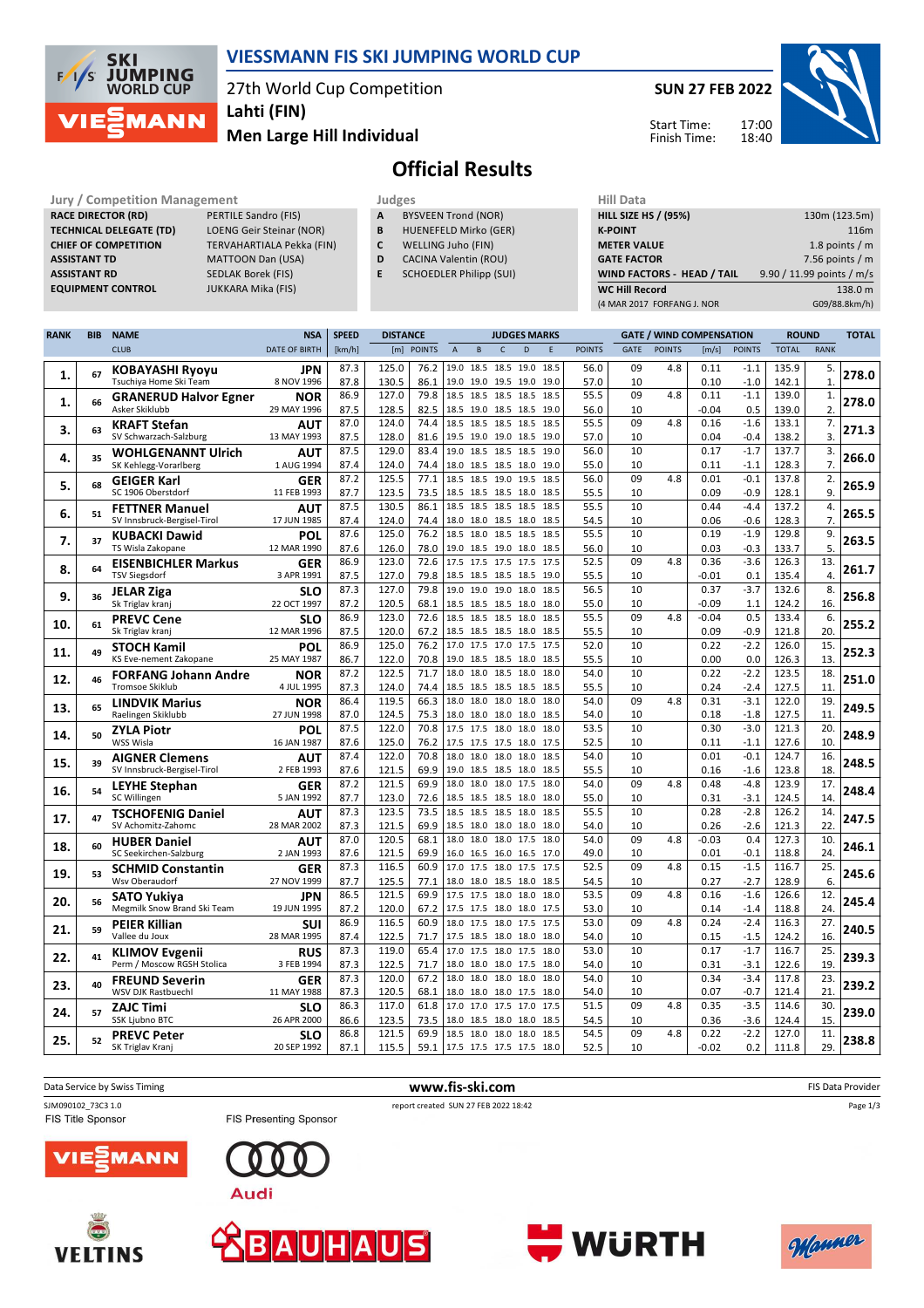

27th World Cup Competition



**Men Large Hill Individual Lahti (FIN)**

**SUN 27 FEB 2022**

Start Time: Finish Time:



## **Official Results**

| <b>RANK</b> | <b>BIB</b> | <b>NAME</b>                                        | <b>NSA</b>                | <b>SPEED</b> | <b>DISTANCE</b> |              |                                       |                     | <b>JUDGES MARKS</b> |      |                                    |               |             | <b>GATE / WIND COMPENSATION</b> |                 |                  | <b>ROUND</b>   |             | <b>TOTAL</b> |
|-------------|------------|----------------------------------------------------|---------------------------|--------------|-----------------|--------------|---------------------------------------|---------------------|---------------------|------|------------------------------------|---------------|-------------|---------------------------------|-----------------|------------------|----------------|-------------|--------------|
|             |            | <b>CLUB</b>                                        | <b>DATE OF BIRTH</b>      | [km/h]       |                 | [m] POINTS   |                                       |                     |                     |      |                                    | <b>POINTS</b> | <b>GATE</b> | <b>POINTS</b>                   | [m/s]           | <b>POINTS</b>    | <b>TOTAL</b>   | <b>RANK</b> |              |
| 26.         |            | <b>HOERL Jan</b><br>SC Bischofshofen               | <b>AUT</b><br>16 OCT 1998 | 86.6<br>87.0 | 120.0<br>119.5  | 67.2<br>66.3 | 17.5 17.5 17.5                        |                     |                     | 18.0 | 18.0<br>17.5 17.5 17.5 18.0 17.5   | 53.0<br>52.5  | 09<br>10    | 4.8                             | 0.40<br>0.25    | $-4.0$<br>$-2.5$ | 121.0<br>116.3 | 21.<br>27.  | 237.3        |
| 27.         |            | <b>DESCHWANDEN Gregor</b><br>Horw                  | <b>SUI</b><br>27 FEB 1991 | 87.5<br>87.7 | 120.0<br>121.0  | 67.2<br>69.0 |                                       | 17.5 17.5 18.0 17.0 |                     |      | 18.0<br>18.0 17.5 18.0 17.5 18.0   | 53.0<br>53.5  | 10<br>10    |                                 | 0.32<br>0.30    | $-3.2$<br>$-3.0$ | 117.0<br>119.5 | 24.<br>23.  | 236.5        |
| 28.         |            | <b>KYTOSAHO Niko</b><br>Paimion urheilijat         | <b>FIN</b><br>18 DEC 1999 | 87.1<br>87.1 | 118.5<br>120.0  | 64.5<br>67.2 | 17.5 18.0 18.0 18.0                   |                     |                     |      | 17.5 17.5 17.5 18.0 17.5  <br>18.0 | 52.5<br>54.0  | 10<br>10    |                                 | 0.14<br>0.40    | $-1.4$<br>$-4.0$ | 115.6<br>117.2 | 28.<br>26.  | 232.8        |
| 29.         |            | <b>ITO Daiki</b><br>Megmilk Snow Brand Ski Team    | <b>JPN</b><br>27 DEC 1985 | 87.4<br>87.5 | 117.5<br>120.0  | 62.7<br>67.2 | 17.5 17.5 18.0 17.5                   | 17.5 18.0 18.0 18.0 |                     |      | 18.0<br>18.0                       | 53.0<br>54.0  | 10<br>10    |                                 | 0.08<br>0.49    | $-0.8$<br>$-4.9$ | 114.9<br>116.3 | 29.<br>27.  | 231.2        |
| 30.         |            | <b>SATO Keiichi</b><br>Megmilk Snow Brand Ski Team | <b>JPN</b><br>27 JUL 1997 | 87.0<br>86.9 | 118.5<br>113.0  | 64.5         | 17.0<br>54.6 16.5 17.0 17.0 17.0 17.0 | 16.5 17.5 17.5      |                     |      | 17.0                               | 51.5<br>51.0  | 10<br>10    |                                 | $-0.18$<br>0.21 | 2.2<br>$-2.1$    | 118.2<br>103.5 | 22.<br>30.  | 221.7        |

|     | not qualified for 2nd round |                                                           |                           |      |       |      |                          |  |      |    |     |         |        |       |     |       |
|-----|-----------------------------|-----------------------------------------------------------|---------------------------|------|-------|------|--------------------------|--|------|----|-----|---------|--------|-------|-----|-------|
| 31. | 58                          | <b>JOHANSSON Robert</b><br>Soere Aal IL                   | <b>NOR</b><br>23 MAR 1990 | 87.1 | 115.0 | 58.2 | 17.5 17.5 17.5 17.5 17.0 |  | 52.5 | 09 | 4.8 | 0.29    | $-2.9$ | 112.6 | 31. | 112.6 |
| 32. | 33                          | <b>PEDERSEN Robin</b><br>Stalkameratene II                | <b>NOR</b><br>31 AUG 1996 | 87.1 | 115.5 | 59.1 | 17.0 17.5 17.5 17.5 17.0 |  | 52.0 | 10 |     | 0.07    | $-0.7$ | 110.4 | 32. | 110.4 |
| 33. | 42                          | <b>KOBAYASHI Junshiro</b><br>Megmilk Snow Brand Ski Team  | <b>JPN</b><br>11 JUN 1991 | 87.4 | 114.0 | 56.4 | 17.0 17.0 17.0 17.0 17.0 |  | 51.0 | 10 |     | 0.03    | $-0.3$ | 107.1 | 33. | 107.1 |
| 34. | 26                          | <b>NOUSIAINEN Eetu</b><br>Puiio Ski club                  | <b>FIN</b><br>29 APR 1997 | 87.4 | 113.5 | 55.5 | 17.0 17.0 17.5 17.5 17.0 |  | 51.5 | 10 |     | 0.07    | $-0.7$ | 106.3 | 34. | 106.3 |
| 35. | 34                          | <b>ZOGRAFSKI Vladimir</b><br><b>NSA</b>                   | <b>BUL</b><br>14 JUL 1993 | 86.6 | 112.5 | 53.7 | 17.0 17.5 17.0 17.0 17.5 |  | 51.5 | 10 |     | 0.08    | $-0.8$ | 104.4 | 35. | 104.4 |
| 36. | 32                          | <b>TROFIMOV Roman</b><br>Sdushor CSP N. Novgorod          | <b>RUS</b><br>19 NOV 1989 | 87.1 | 113.0 | 54.6 | 17.0 17.5 16.5 17.5 17.0 |  | 51.5 | 10 |     | 0.25    | $-2.5$ | 103.6 | 36. | 103.6 |
| 37. | 43                          | <b>PASCHKE Pius</b><br>WSV Kiefersfelden                  | <b>GER</b><br>20 MAY 1990 | 86.6 | 113.5 | 55.5 | 17.0 17.0 17.5 17.5 17.5 |  | 52.0 | 10 |     | 0.44    | $-4.4$ | 103.1 | 37. | 103.1 |
| 38. | 28                          | <b>WASEK Pawel</b><br>WSS Wisla                           | POL<br>2 JUN 1999         | 87.4 | 111.5 | 51.9 | 17.0 17.0 17.0 17.0 17.0 |  | 51.0 | 10 |     | 0.02    | $-0.2$ | 102.7 | 38. | 102.7 |
| 39. | 25                          | <b>NAZAROV Mikhail</b><br>Moscow RGSH Stolitsa Dinamo     | <b>RUS</b><br>14 OCT 1994 | 87.3 | 110.5 | 50.1 | 16.5 16.5 16.5 17.0 16.5 |  | 49.5 | 10 |     | $-0.20$ | 2.4    | 102.0 | 39. | 102.0 |
| 40. | 16                          | <b>JUROSZEK Kacper</b><br>Wss Wisla                       | POL<br>5 JUN 2001         | 87.3 | 111.5 | 51.9 | 16.0 17.0 16.5 17.0 17.0 |  | 50.5 | 10 |     | 0.06    | $-0.6$ | 101.8 | 40. | 101.8 |
| 41. | 29                          | <b>AALTO Antti</b><br>Kiteen Urheilijat                   | <b>FIN</b><br>2 APR 1995  | 87.3 | 110.5 | 50.1 | 16.5 16.5 17.0 17.0 17.0 |  | 50.5 | 10 |     | $-0.03$ | 0.4    | 101.0 | 41. | 101.0 |
| 42. | 22                          | <b>HULA Stefan</b><br>KS Eve-nement Zakopane              | POL<br>29 SEP 1986        | 87.0 | 111.5 | 51.9 | 17.0 16.5 16.5 16.5 17.0 |  | 50.0 | 10 |     | 0.10    | $-1.0$ | 100.9 | 42. | 100.9 |
| 43. | 21                          | <b>SEMENIC Anze</b><br><b>NSK TRZIC FMG</b>               | <b>SLO</b><br>1 AUG 1993  | 87.5 | 111.5 | 51.9 | 16.5 16.0 16.5 16.5 17.0 |  | 49.5 | 10 |     | 0.06    | $-0.6$ | 100.8 | 43. | 100.8 |
| 44. | 23                          | <b>KOUDELKA Roman</b><br>LSK Lomnice nad Popelkou - Dukla | <b>CZE</b><br>9 JUL 1989  | 87.1 | 110.5 | 50.1 | 16.5 17.0 17.0 17.5 17.5 |  | 51.5 | 10 |     | 0.09    | $-0.9$ | 100.7 | 44. | 100.7 |
| 45. | 27                          | <b>AIGRO Artti</b><br>Pohjakotkas                         | <b>EST</b><br>29 AUG 1999 | 87.0 | 110.0 | 49.2 | 16.5 16.5 17.0 17.0 16.5 |  | 50.0 | 10 |     | 0.02    | $-0.2$ | 99.0  | 45. | 99.0  |
| 46. |                             | <b>HAARE Anders</b><br>Vikersund IF                       | <b>NOR</b><br>7 DEC 1999  | 87.4 | 107.5 | 44.7 | 16.5 17.0 17.0 17.0 17.0 |  | 51.0 | 10 |     | 0.22    | $-2.2$ | 93.5  | 46. | 93.5  |
| 47. | 15                          | <b>POLASEK Viktor</b><br>Nove Mesto-Dukla                 | <b>CZE</b><br>18 JUL 1997 | 86.9 | 104.5 | 39.3 | 16.0 17.0 17.0 17.0 16.5 |  | 50.5 | 10 |     | $-0.09$ | 1.1    | 90.9  | 47. | 90.9  |
| 48. | 6                           | <b>LARSON Casey</b><br>Norge                              | <b>USA</b><br>16 DEC 1998 | 87.0 | 101.0 | 33.0 | 16.0 16.5 16.5 16.0 16.5 |  | 49.0 | 10 |     | 0.07    | $-0.7$ | 81.3  | 48. | 81.3  |
| 49. | 24                          | <b>BAZHENOV Aleksandr</b><br>Zdushor ZVS CSP              | <b>RUS</b><br>13 JUL 1995 | 86.8 | 97.0  | 25.8 | 16.0 16.0 16.0 16.0 16.0 |  | 48.0 | 10 |     | 0.04    | $-0.4$ | 73.4  | 49. | 73.4  |
| 50. | 11                          | <b>MALTSEV Kevin</b><br>Elva Skiclub                      | <b>EST</b><br>4 JUL 2000  | 86.7 | 93.5  | 19.5 | 15.5 16.0 16.0 16.0 16.0 |  | 48.0 | 10 |     | 0.10    | $-1.0$ | 66.5  | 50. | 66.5  |

**Data Service by Swiss Timing** FIS Data Provider **www.fis-ski.com EIS Data Provider** FIS Data Provider SJM090102\_73C3 1.0 report created SUN 27 FEB 2022 18:42<br>
FIS Title Sponsor FIS Presenting Sponsor report created SUN 27 FEB 2022 18:42 Page 2/3FIS Presenting Sponsor /IE) MANN **Audi**